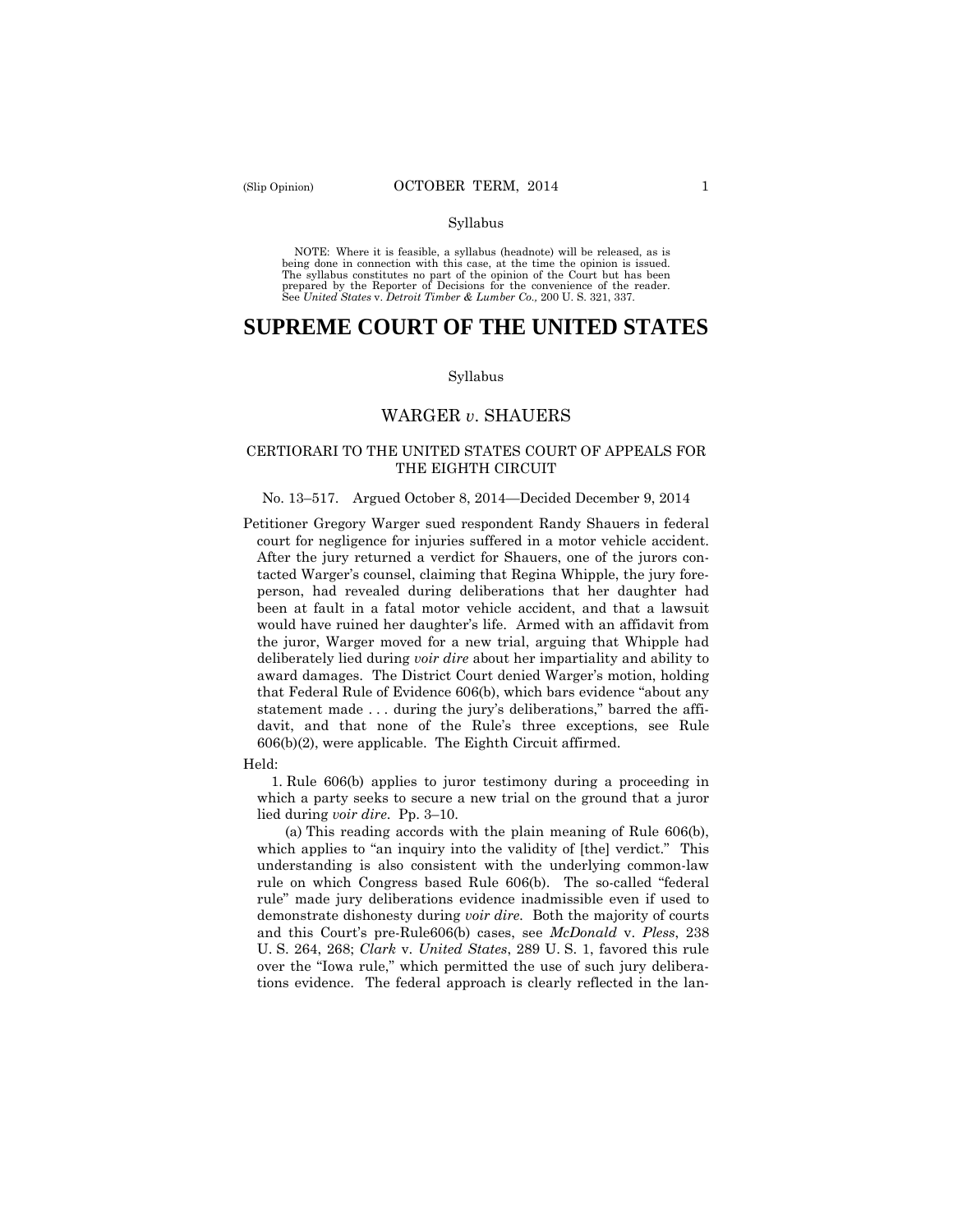#### Syllabus

guage Congress chose when it enacted Rule 606(b), and legislative history confirms that Congress' choice was no accident. See *Tanner*  v. *United States*, 483 U. S. 107, 125. Pp. 3–8.

(b) Warger's arguments against this straightforward understanding are not persuasive. Pp. 8–10.

 (1) First, Warger insists that proceedings for a new trial based on *voir dire* dishonesty do not involve an "inquiry into the validity of the verdict." His reading would restrict Rule 606(b)'s application to claims of error for which a court must examine the manner in which the jury reached its verdict, but the Rule does not focus on the means by which deliberations evidence might be used to invalidate a verdict. It simply applies during a proceeding in which a verdict may be rendered invalid. Pp. 8–9.

(2) Warger also contends that excluding jury deliberations evidence that shows *voir dire* dishonesty is unnecessary to fulfill Congress' objectives, but his arguments would apply to all evidence rendered inadmissible by Rule 606(b), and he cannot escape the scope of the Rule merely by asserting that Congress' concerns were misplaced. P. 9.

(3) Finally, Warger invokes the canon of constitutional avoidance, contending that only his interpretation protects the right to an impartial jury. But that canon has no application here, where there is no ambiguity. See *United States* v. *Oakland Cannabis Buyers' Cooperative*, 532 U. S. 483, 494. Moreover, this Court's *Tanner* decision forecloses any claim that Rule 606(b) is unconstitutional. Similar to the right at issue in that case, Warger's right to an impartial jury remains protected despite Rule 606(b)'s removal of one means of ensuring unbiased jurors. Even if a juror lies to conceal bias, parties may bring to the court's attention evidence of bias before the verdict is rendered and use nonjuror evidence after the verdict is rendered. Pp. 9–10.

2. The affidavit at issue was not admissible under Rule  $606(b)(2)(A)$ 's exception for evidence of "extraneous prejudicial information." Generally speaking, extraneous information derives from a source "external" to the jury. See *Tanner*, 483 U. S., at 117. Here, the excluded affidavit falls on the "internal" side. Warger contends that any information Whipple shared with the other jurors was extraneous because she would have been disqualified from the jury had she disclosed her daughter's accident. However, such an exception would swallow up much of the rest of the restrictive version of the common-law rule that Congress adopted in enacting Rule 606(b). Pp. 11–13.

721 F. 3d 606, affirmed.

SOTOMAYOR, J., delivered the opinion for a unanimous Court.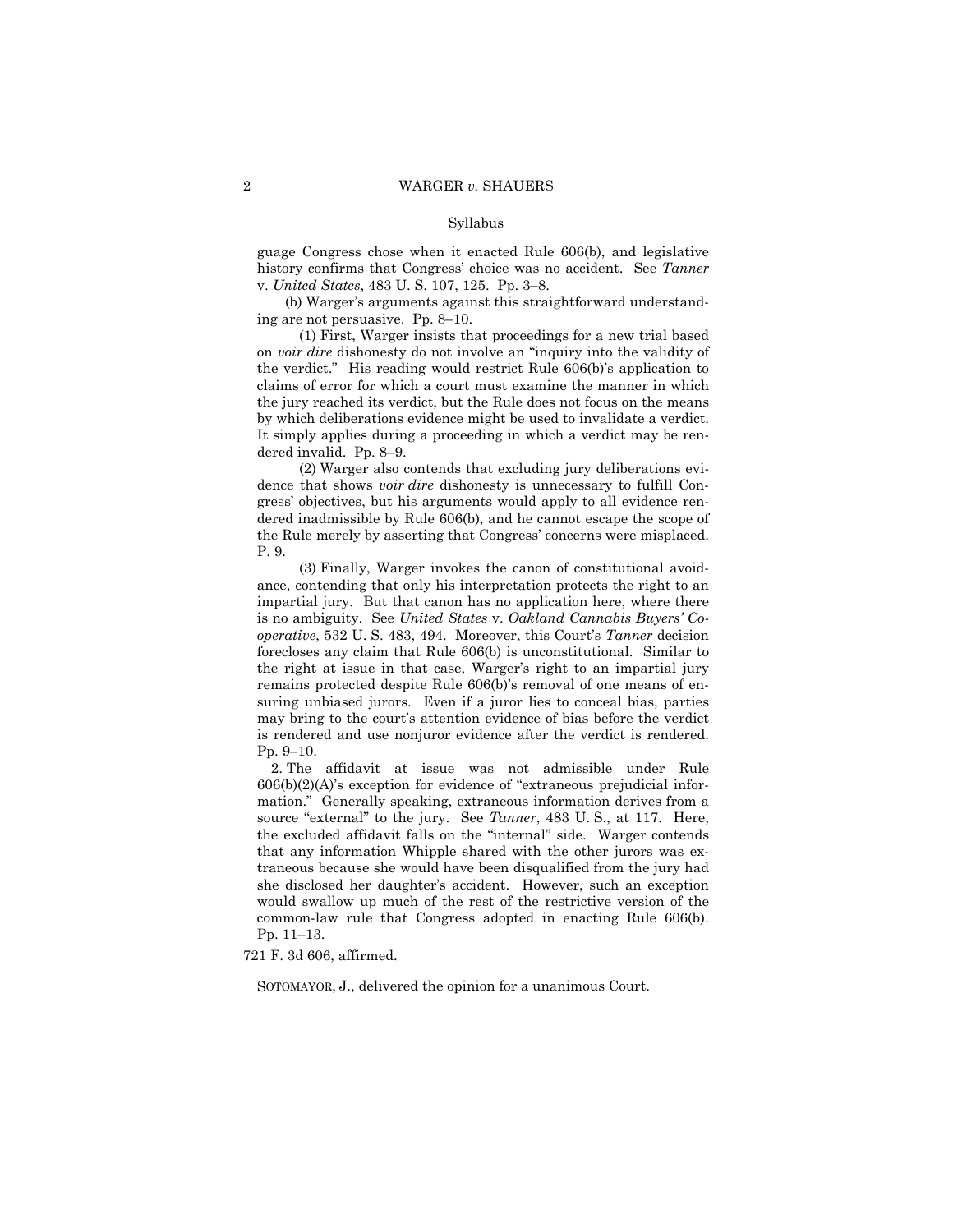preliminary print of the United States Reports. Readers are requested to notify the Reporter of Decisions, Supreme Court of the United States, Wash- ington, D. C. 20543, of any typographical or other formal errors, in order that corrections may be made before the preliminary print goes to press. NOTICE: This opinion is subject to formal revision before publication in the

### $\frac{1}{2}$  ,  $\frac{1}{2}$  ,  $\frac{1}{2}$  ,  $\frac{1}{2}$  ,  $\frac{1}{2}$  ,  $\frac{1}{2}$  ,  $\frac{1}{2}$ **SUPREME COURT OF THE UNITED STATES**

#### $\frac{1}{2}$  ,  $\frac{1}{2}$  ,  $\frac{1}{2}$  ,  $\frac{1}{2}$  ,  $\frac{1}{2}$  ,  $\frac{1}{2}$ No. 13–517

## GREGORY P. WARGER, PETITIONER *v.* RANDY D. SHAUERS

### ON WRIT OF CERTIORARI TO THE UNITED STATES COURT OF APPEALS FOR THE EIGHTH CIRCUIT

#### [December 9, 2014]

### JUSTICE SOTOMAYOR delivered the opinion of the Court.

 verdict." The question presented in this case is whether Federal Rule of Evidence 606(b) provides that certain juror testimony regarding what occurred in a jury room is inadmissible "[d]uring an inquiry into the validity of a Rule 606(b) precludes a party seeking a new trial from using one juror's affidavit of what another juror said in deliberations to demonstrate the other juror's dishonesty during *voir dire*. We hold that it does.

I

Petitioner Gregory Warger was riding his motorcycle on a highway outside Rapid City, South Dakota, when a truck driven by respondent Randy Shauers struck him from behind. Warger claims he was stopped at the time of the accident, while Shauers claims that Warger suddenly pulled out in front of him. Regardless of the cause of the accident, no one disputes its tragic result: Warger sustained serious injuries that ultimately required the amputation of his left leg.

Warger sued Shauers for negligence in Federal District Court. During jury selection, counsel for both parties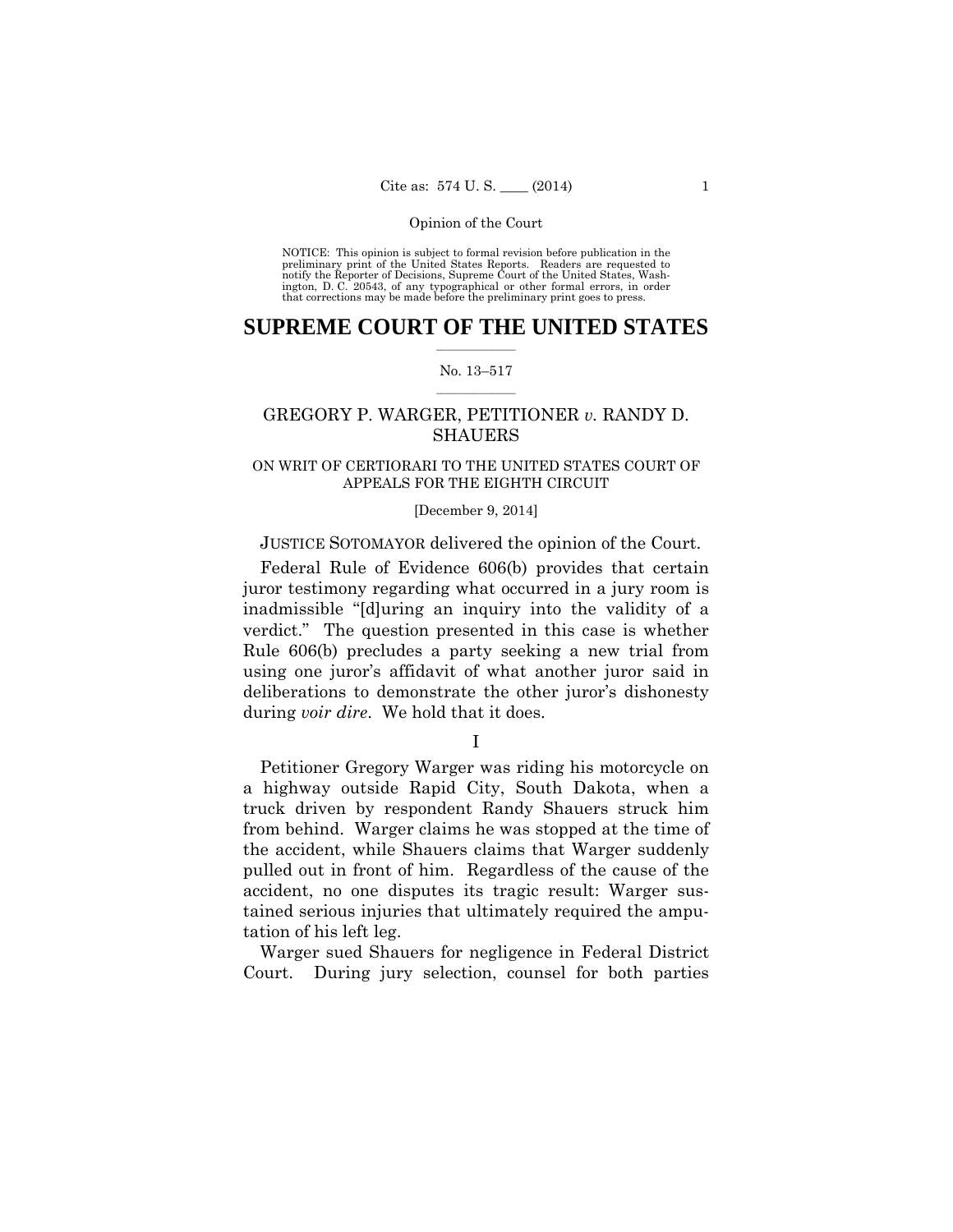#### Opinion of the Court

conducted lengthy *voir dire* of the prospective jurors. Warger's counsel asked whether any jurors would be unable to award damages for pain and suffering or for future medical expenses, or whether there was any juror who thought, "I don't think I could be a fair and impartial juror on this kind of case." App. 105. Prospective juror Regina Whipple, who was later selected as the jury foreperson, answered no to each of these questions. See *id.,* at 83, 89, 105.

Trial commenced, and the jury ultimately returned a verdict in favor of Shauers. Shortly thereafter, one of the jurors contacted Warger's counsel to express concern over juror Whipple's conduct. The complaining juror subsequently signed an affidavit claiming that Whipple had spoken during deliberations about "a motor vehicle collision in which her daughter was at fault for the collision and a man died," and had "related that if her daughter had been sued, it would have ruined her life." App. to Pet. for Cert. 40a–41a.

Relying on this affidavit, Warger moved for a new trial. He contended that Whipple had deliberately lied during *voir dire* about her impartiality and ability to award damages. Thus, he asserted, he had satisfied the requirements of *McDonough Power Equipment, Inc.* v. *Greenwood*, 464 U. S. 548 (1984), which holds that a party may "obtain a new trial" if he "demonstrate[s] that a juror failed to answer honestly a material question on *voir dire*, and . . . that a correct response would have provided a valid basis for a challenge for cause." *Id.*, at 556.

The District Court refused to grant a new trial, holding that the only evidence that supported Warger's motion, the complaining juror's affidavit, was barred by Federal Rule of Evidence 606(b). As relevant here, that Rule provides that "[d]uring an inquiry into the validity of a verdict," evidence "about any statement made or incident that occurred during the jury's deliberations" is inadmis-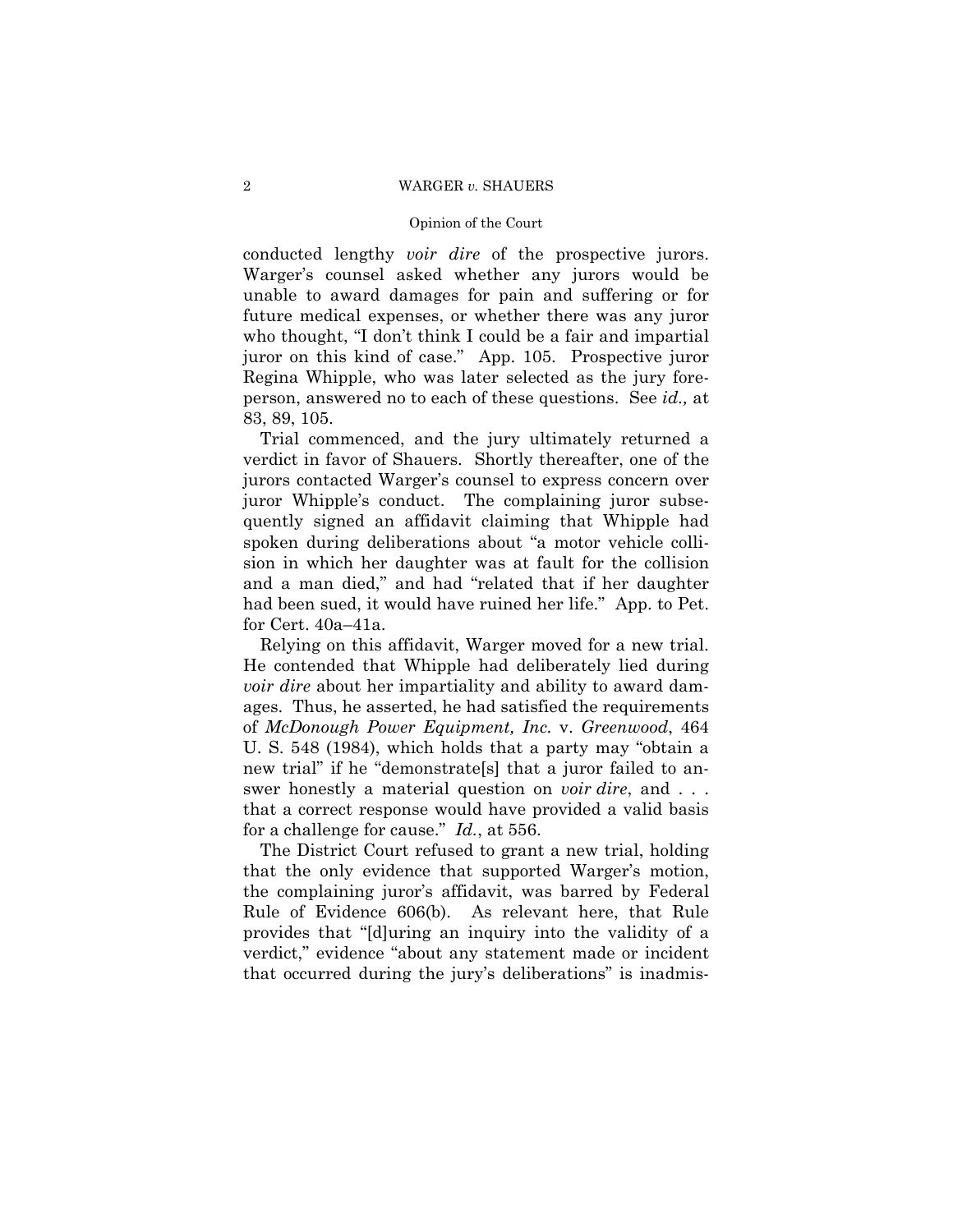sible. Rule  $606(b)(1)$ . The Rule contains three specific exceptions—allowing testimony "about whether (A) extraneous prejudicial information was improperly brought to the jury's attention; (B) an outside influence was improperly brought to bear on any juror; or (C) a mistake was made in entering the verdict on the verdict form," Rule  $606(b)(2)$ —but the District Court found none of these exceptions to be applicable.

The Eighth Circuit affirmed. 721 F. 3d 606 (2013). It first held that Warger's proffered evidence did not fall within the "extraneous prejudicial evidence" exception set forth in Rule  $606(b)(2)(A)$ . The court explained that "[j]urors' personal experiences do not constitute extraneous information; it is unavoidable they will bring such innate experiences into the jury room." *Id.*, at 611. Next, the court rejected Warger's alternative argument that Rule 606(b) is wholly inapplicable when a litigant offers evidence to show that a juror was dishonest during *voir dire*. Acknowledging that there was a split among the Federal Courts of Appeals on this question, the Eighth Circuit joined those Circuits that had held that Rule 606(b) applies to any proceeding in which the jury's verdict might be invalidated, including efforts to demonstrate that a juror lied during *voir dire*. Compare *id.*, at 611–612 (citing *Williams* v. *Price*, 343 F. 3d 223, 235–237 (CA3 2003), and *United States* v. *Benally*, 546 F. 3d 1230, 1235 (CA10 2008)), with *Hard* v. *Burlington N. R. Co.*, 812 F. 2d 482, 485 (CA9 1987) ("Statements which tend to show deceit during voir dire are not barred by [Rule 606(b)]"), and *Maldonado* v. *Missouri P. R. Co.*, 798 F. 2d 764, 770 (CA5 1986) (same).

We granted certiorari, 571 U.S. (2014), and now affirm.

We hold that Rule 606(b) applies to juror testimony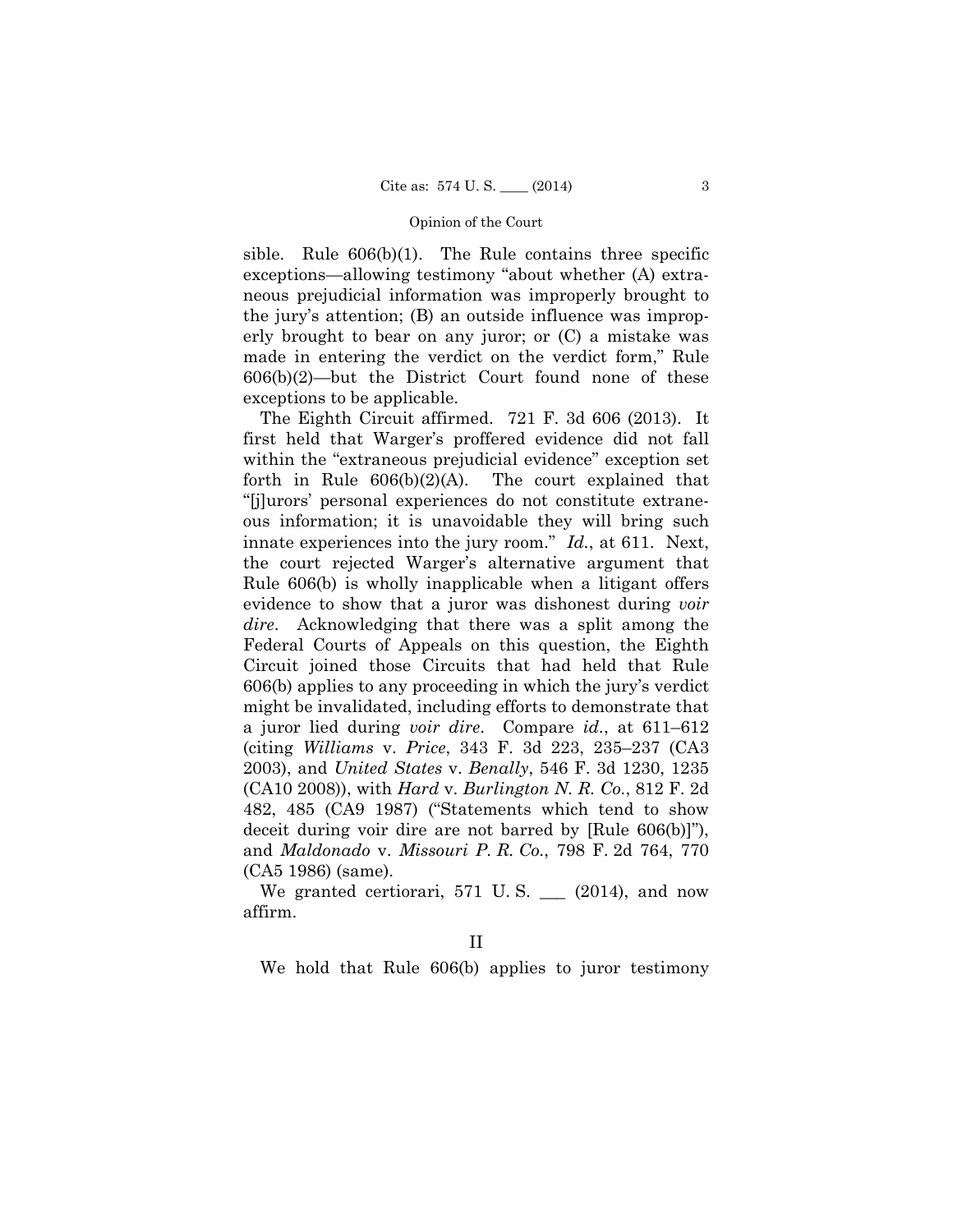#### Opinion of the Court

during a proceeding in which a party seeks to secure a new trial on the ground that a juror lied during *voir dire*. In doing so, we simply accord Rule 606(b)'s terms their plain meaning. The Rule, after all, applies "[d]uring an inquiry into the validity of a verdict." Rule 606(b)(1). A postverdict motion for a new trial on the ground of *voir dire* dishonesty plainly entails "an inquiry into the validity of [the] verdict": If a juror was dishonest during *voir dire* and an honest response would have provided a valid basis to challenge that juror for cause, the verdict must be invalidated. See *McDonough*, 464 U. S., at 556.

This understanding of the text of Rule 606(b) is consistent with the underlying common-law rule on which it was based. Although some common-law courts would have permitted evidence of jury deliberations to be introduced to demonstrate juror dishonesty during *voir dire*, the majority would not, and the language of Rule 606(b) reflects Congress' enactment of the more restrictive version of the common-law rule.

Rule 606(b) had its genesis in *Vaise* v. *Delaval*, 1 T. R. 11, 99 Eng. Rep. 944 (K. B. 1785), in which Lord Mansfield held inadmissible an affidavit from two jurors claiming that the jury had decided the case through a game of chance. See 8 J. Wigmore, Evidence §2352, p. 696 (J. McNaughton rev. 1961). The rule soon took root in the United States, *id.,* at 696–697, where it was viewed as both promoting the finality of verdicts and insulating the jury from outside influences, see *McDonald* v. *Pless*, 238 U. S. 264, 267–268 (1915).

Some versions of the rule were narrower than others. Under what was sometimes known as the "Iowa" approach, juror testimony regarding deliberations was excluded only to the extent that it related to matters that "'inhere[d] in the verdict,'" which generally consisted of evidence of the jurors' subjective intentions and thought processes in reaching a verdict. 3 C. Mueller & L. Kirk-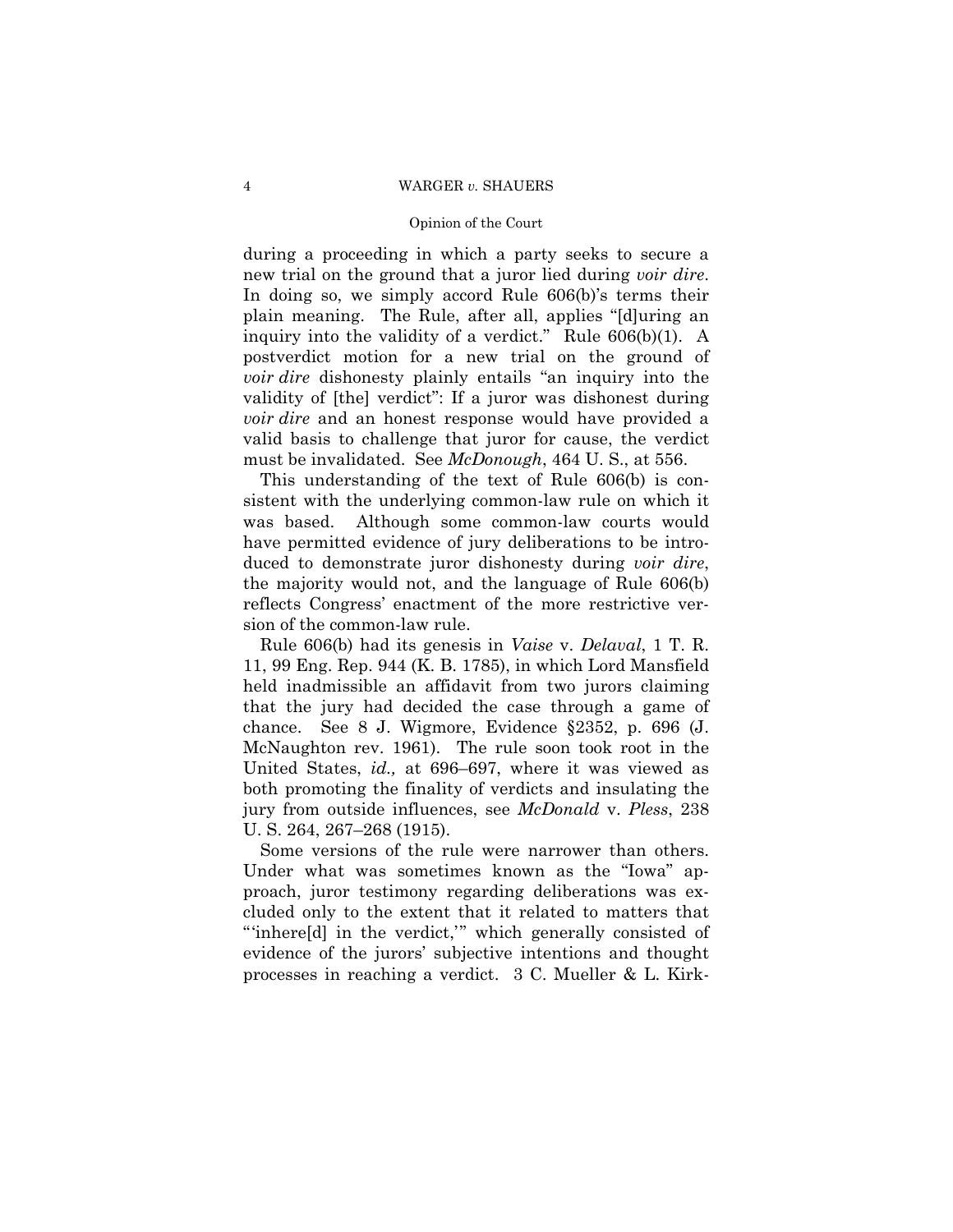patrick, Federal Evidence §6:16, p. 70 (4th ed. 2013); 8 Wigmore, Evidence §§2353, 2354, at 699–702.1 A number of courts adhering to the Iowa rule held that testimony regarding jury deliberations is admissible when used to challenge juror conduct during *voir dire*. See, *e.g.*, *Mathisen* v. *Norton*, 187 Wash. 240, 244–246, 60 P. 2d 1, 3–4 (1936); *Williams* v. *Bridges*, 140 Cal. App. 537, 538–541, 35 P. 2d 407, 408–409 (1934).

But other courts applied a broader version of the antiimpeachment rule. Under this version, sometimes called the "federal" approach, litigants were prohibited from using evidence of jury deliberations unless it was offered to show that an "extraneous matter" had influenced the jury. See 3 Mueller & Kirkpatrick, Federal Evidence §6:16, at 71; Rules of Evidence for United States Courts and Magistrates, 56 F. R. D. 183, 265 (1973). The "great majority" of appellate courts applying this version of the rule held jury deliberations evidence inadmissible even if used to demonstrate dishonesty during *voir dire*. *Wilson*  v. *Wiggins*, 54 Ariz. 240, 246, 94 P. 2d 870, 872 (1939); see, *e.g.*, *Willis* v. *Davis*, 333 P. 2d 311, 314 (Okla. 1958); *Turner* v. *Hall's Adm'x*, 252 S. W. 2d 30, 34 (Ky. 1952); *Hinkel* v. *Oregon Chair Co.*, 80 Ore. 404, 406, 156 P. 438, 439 (1916); *State* v. *Cloud*, 130 La. 955, 958–960, 58 So. 827, 828–829 (1912); *Payne* v. *Burke*, 236 App. Div. 527, 528–530, 260 N. Y. S. 259, 260–262 (1932).

This Court occasionally employed language that might

<sup>1</sup>The Iowa rule derived from *Wright* v. *Illinois & Miss. Tel. Co.*, 20 Iowa 195 (1866), in which the Iowa Supreme Court held that a trial court considering a motion for a new trial should have accepted the affidavits of four jurors who claimed that their damages verdict had been determined by taking the average of the sums each juror thought proper (a "quotient" verdict). *Id.*, at 212–213. The *Wright* court reasoned that, unlike evidence of a juror's subjective intentions in reaching a verdict, whether the verdict had been obtained in this fashion was an "independent fact" and thus could and should be proved by any available evidence. *Id.*, at 211.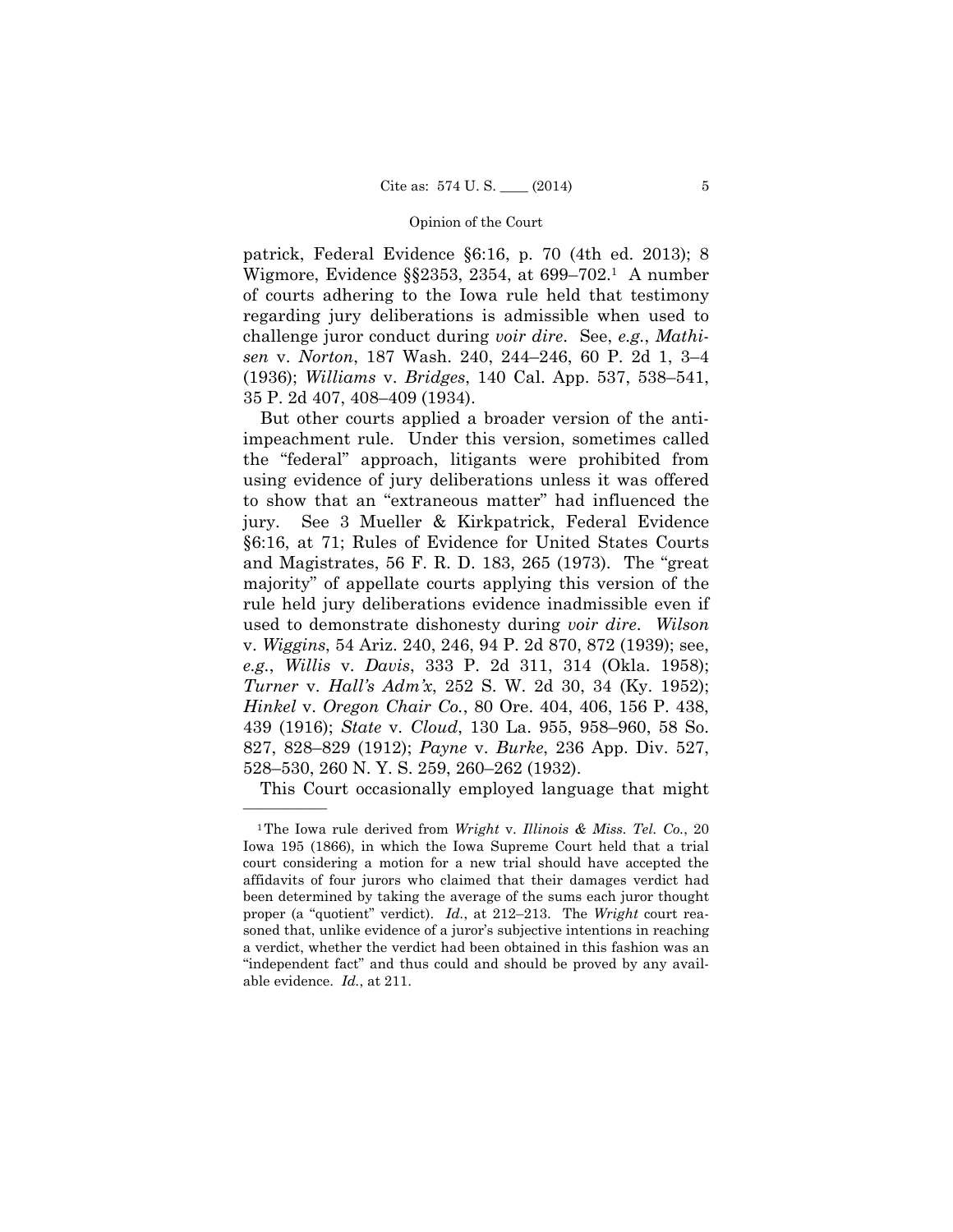#### Opinion of the Court

have suggested a preference for the Iowa rule. See *Hyde*  v. *United States*, 225 U. S. 347, 383–384 (1912) ("[W]e think the rule expressed in *Wright* v. *Illinois & Miss. Tel. Co.*, 20 Iowa 195 [1866], . . . should apply, that the testimony of jurors should not be received to show matters which essentially inhere in the verdict itself and necessarily depend upon the testimony of the jurors and can receive no corroboration"); *Mattox* v. *United States*, 146 U. S. 140, 148–149 (1892) (quoting at length a Kansas Supreme Court decision setting out the Iowa test). But to the extent that these decisions created any question as to which approach this Court followed, *McDonald* v. *Pless*  largely settled matters. There, we held that juror affidavits were not admissible to show that jurors had entered a "quotient" verdict, precisely the opposite of the result reached by the Iowa Supreme Court in its decision establishing the Iowa approach. Compare 238 U. S., at 265, 268, with *Wright* v. *Illinois & Miss. Tel. Co.,* 20 Iowa 195, 211–212 (1866). In doing so, we observed that although decisions in a few States made admissible a "juror's affidavit as to an overt act of misconduct, which was capable of being controverted by other jurors," the argument in favor of that approach (*i.e.*, the Iowa rule) had not been generally accepted, because permitting such evidence "would open the door to the most pernicious arts and tampering with jurors." 238 U. S., at 268 (internal quotation marks omitted).

Our subsequent decision in *Clark* v. *United States*, 289 U. S. 1 (1933), was consistent with our apparent rejection of the Iowa approach. In *Clark*, the Government had prosecuted for contempt a juror who, during *voir dire* in a prior case, had falsely denied knowing the defendant. *Id.*, at 6–8. We held that the prosecution could introduce evidence of what had occurred during deliberations in the prior case, rejecting the juror's argument that these communications were privileged. We were careful to explain,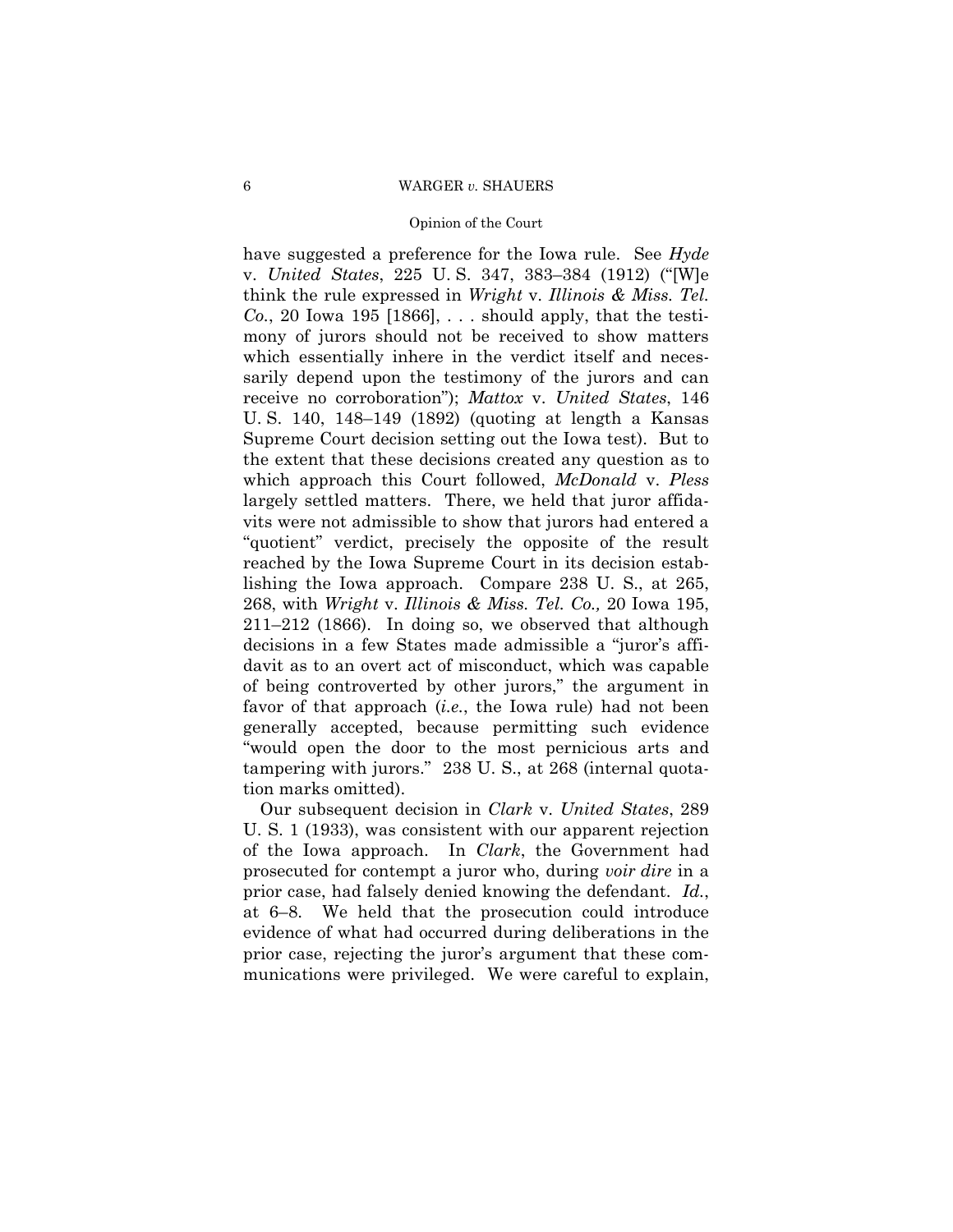*Ibid.*; accord, *McDonald*, 238 U. S., at 269. *Clark* thus however, that nothing in our decision was "at variance with the rule . . . that the testimony of a juror is not admissible for the impeachment of his verdict." *Id.*, at 18. This was because the verdict in the original case was not at issue, and therefore "the rule against impeachment [was] wholly unrelated to the problem . . . before us." clarified that the rule against jurors' impeaching their verdicts applies only in a proceeding actually impeaching that verdict—precisely the line Rule 606(b) draws when it refers to an "inquiry into the validity of a verdict."

In any event, these decisions predated Congress' enactment of Rule 606(b), and Congress was undoubtedly free to prescribe a broader version of the anti-impeachment rule than we had previously applied. The language of the Rule it adopted clearly reflects the federal approach: As enacted, Rule 606(b) prohibited the use of *any* evidence of juror deliberations, subject only to the express exceptions for extraneous information and outside influences.2

For those who consider legislative history relevant, here it confirms that this choice of language was no accident. Congress rejected a prior version of the Rule that, in accordance with the Iowa approach, would have prohibited juror testimony only as to the "effect of anything upon . . . [any] juror's mind or emotions . . . or concerning his mental processes." Committee on Rules of Practice and Procedure of the Judicial Conference of the United States, Revised Draft of Proposed Rules of Evidence for the United States Courts and Magistrates, 51 F. R. D. 315, 387 (1971); see *Tanner* v. *United States*, 483 U. S. 107, 123– 125 (1987) (detailing the legislative history of the Rule). Thus Congress "specifically understood, considered, and rejected a version of Rule 606(b)" that would have likely

<sup>2</sup>The additional exception for mistakes made in entering the verdict on the verdict form was adopted in 2006. See 547 U. S. 1281, 1286.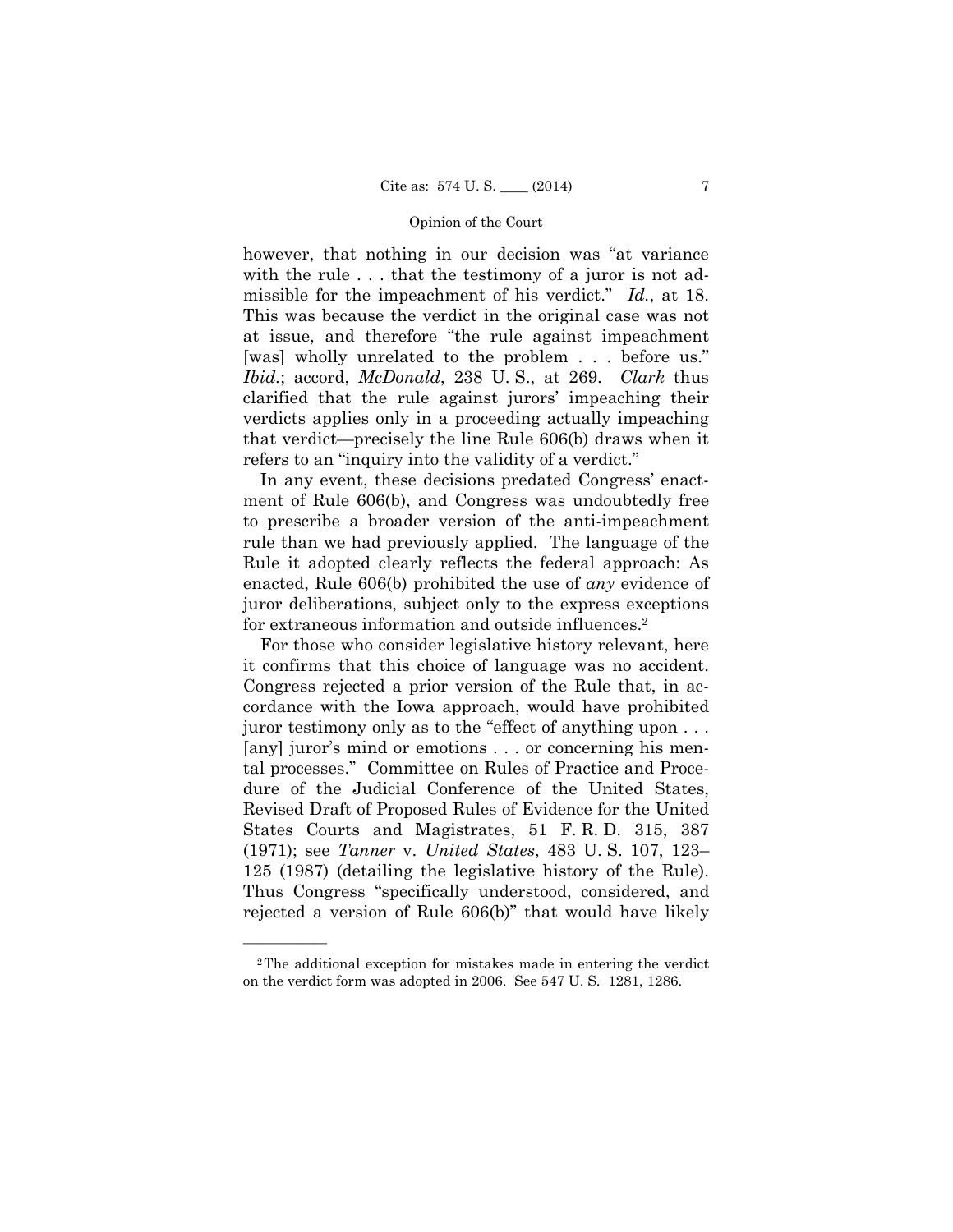show dishonesty during *voir dire*. *Id.,* at 125. permitted the introduction of evidence of deliberations to

### III A

Seeking to rebut this straightforward understanding of Rule 606(b), Warger first insists that the proceedings that follow a motion for new trial based on dishonesty during *voir dire* do not involve an "inquiry into the validity of the verdict." His argument is as follows: Under *McDonough*, a party moving for a new trial on the basis of *voir dire* dishonesty need not show that this dishonesty had an effect on the verdict. See 464 U. S., at 556. Although a successful claim will result in vacatur of the judgment, vacatur is simply the *remedy* for the *McDonough* error, just as it may be the remedy for a variety of errors that have nothing to do with the manner in which the jury reached its verdict. See, *e.g.*, *United States* v. *Davila*, 569 U. S. \_\_\_, \_\_\_ (2013) (slip op., at 12) (listing certain "'structural'" errors warranting "automatic reversal" of a criminal conviction). Therefore, Warger asserts, the "inquiry begins and ends with what happened during voir dire." Brief for Petitioner 19–20.

 invalidate a verdict. It does not say "during an inquiry We are not persuaded. Warger, it seems, would restrict Rule 606(b)'s application to those claims of error for which a court must examine the manner in which the jury reached its verdict—claims, one might say, involving an inquiry into the jury's verdict. But the "inquiry" to which the Rule refers is one into the "*validity* of the verdict," not into the verdict itself. The Rule does not focus on the means by which deliberations evidence might be used to into jury deliberations," or prohibit the introduction of evidence of deliberations "for use in determining whether an asserted error affected the jury's verdict." It simply applies "[d]uring an inquiry into the validity of the ver-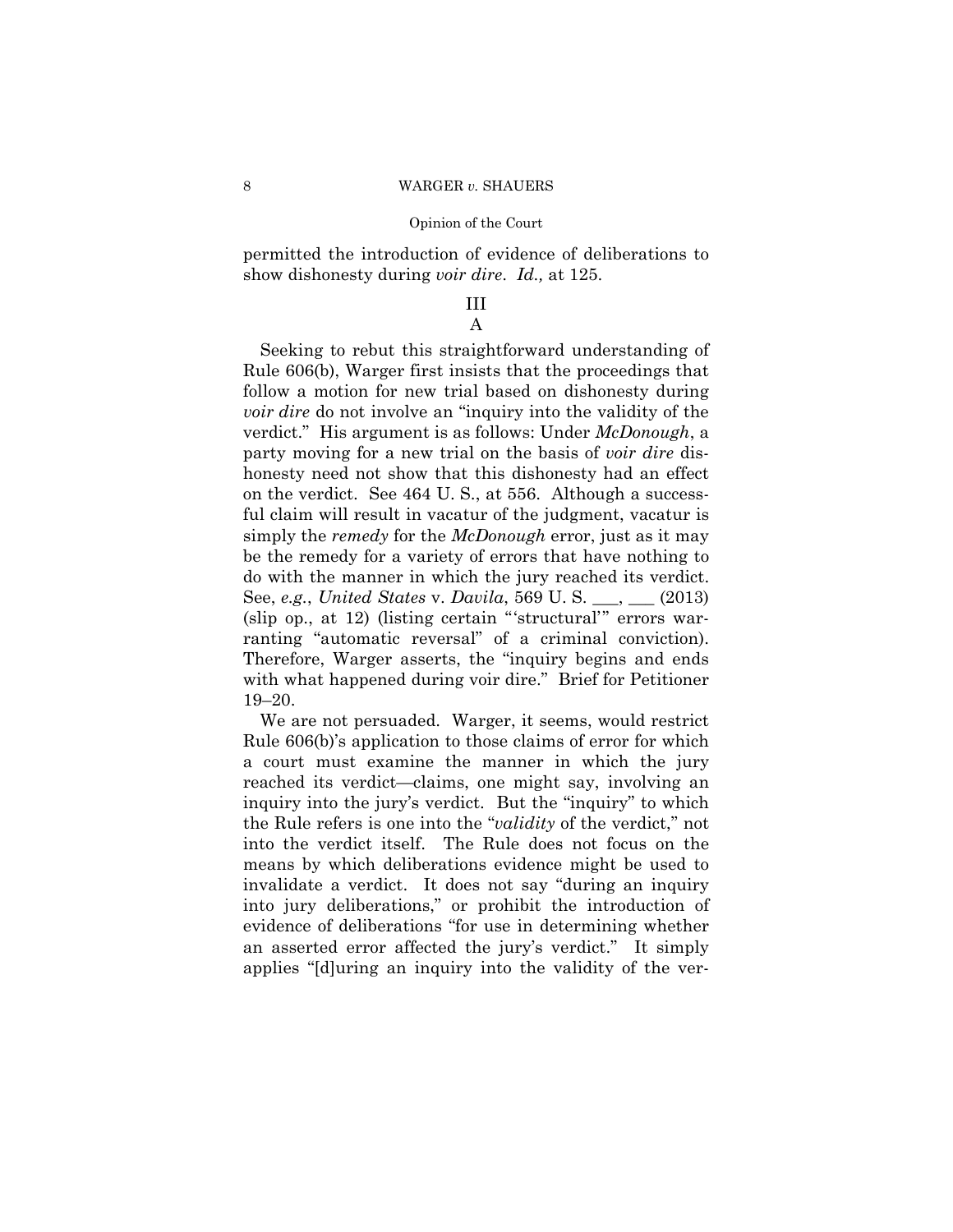dict"—that is, during a *proceeding* in which the verdict may be rendered invalid. Whether or not a juror's alleged misconduct during *voir dire* had a direct effect on the jury's verdict, the motion for a new trial requires a court to determine whether the verdict can stand.

### B

Next, Warger contends that excluding jury deliberations evidence tending to show that a juror lied during *voir dire*  is unnecessary to fulfill Congress' apparent objectives of encouraging full and open debate in the jury room and preventing the harassment of former jurors. He observes that jurors remain free to, and may sometimes be forced to, disclose what happened in the jury room, and that ethical rules limit the ability of parties to harass jurors following trial. But these are arguments against Rule 606(b) generally, not arguments for the particular exception to the Rule that Warger seeks. Congress' enactment of Rule 606(b) was premised on the concerns that the use of deliberations evidence to challenge verdicts would represent a threat to both jurors and finality in those circumstances not covered by the Rule's express exceptions. Warger cannot escape the scope of the Rule Congress adopted simply by asserting that its concerns were misplaced.

 $\overline{C}$ 

Nor do we accept Warger's contention that we must adopt his interpretation of Rule 606(b) so as to avoid constitutional concerns. The Constitution guarantees both criminal and civil litigants a right to an impartial jury. See, *e.g.*, *Sheppard* v. *Maxwell*, 384 U. S. 333, 362 (1966); *Thiel* v. *Southern Pacific Co.*, 328 U. S. 217, 220 (1946). And we have made clear that *voir dire* can be an essential means of protecting this right. See, *e.g.*, *Turner* v. *Murray*, 476 U. S. 28, 36 (1986) (plurality opinion); *Ham* v.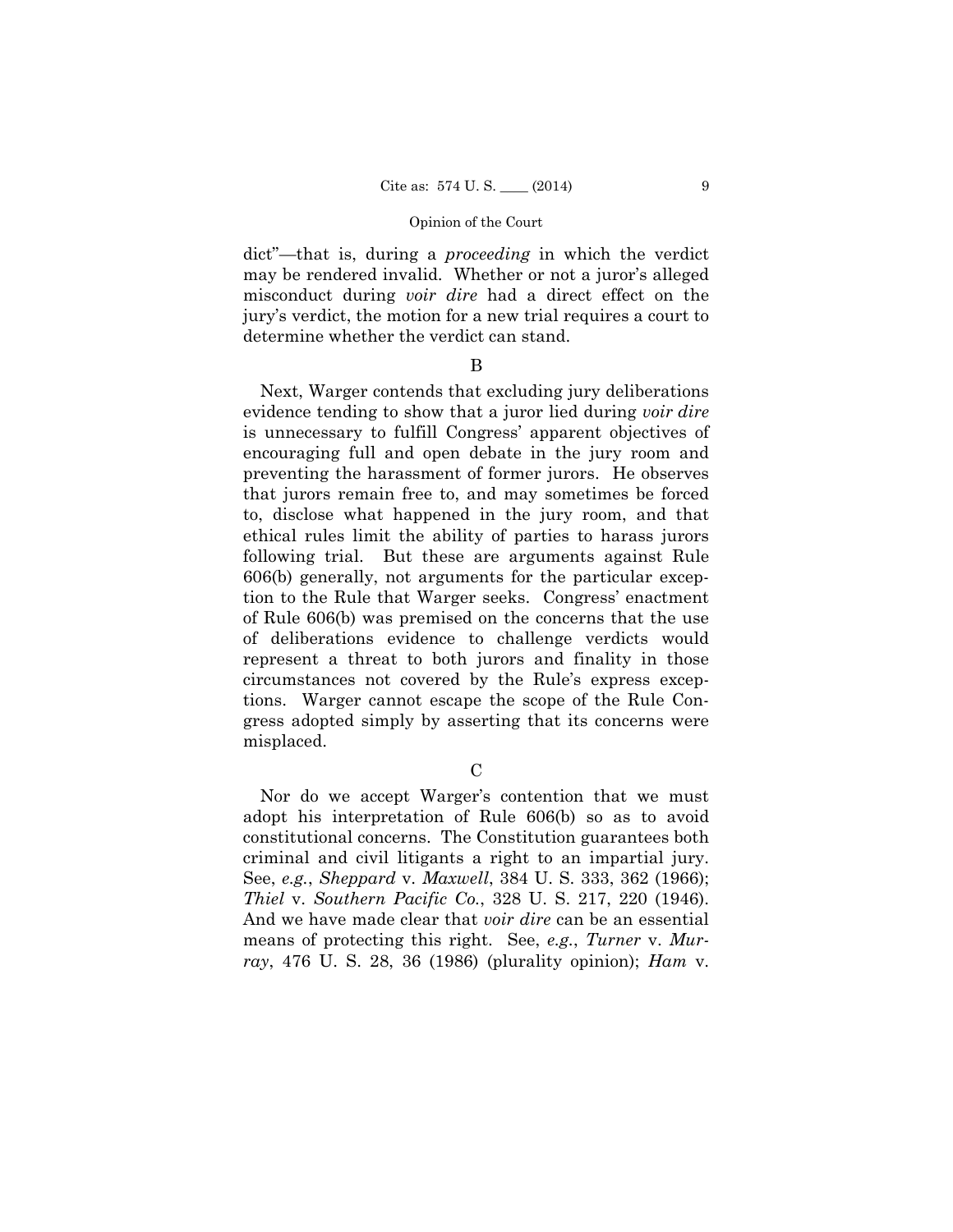#### Opinion of the Court

*South Carolina*, 409 U. S. 524, 527 (1973). These principles, Warger asserts, require that parties be allowed to use evidence of deliberations to demonstrate that a juror lied during *voir dire*.

Given the clarity of both the text and history of Rule 606(b), however, the canon of constitutional avoidance has no role to play here. The canon "is a tool for choosing between competing plausible interpretations" of a provision. *Clark* v. *Suarez-Martinez*, 543 U. S. 371, 381 (2005). It "has no application in the absence of . . . ambiguity." *United States* v. *Oakland Cannabis Buyers' Cooperative*, 532 U. S. 483, 494 (2001). We see none here.

Moreover, any claim that Rule 606(b) is unconstitutional in circumstances such as these is foreclosed by our decision in *Tanner*. In *Tanner*, we concluded that Rule 606(b) precluded a criminal defendant from introducing evidence that multiple jurors had been intoxicated during trial, rejecting the contention that this exclusion violated the defendant's Sixth Amendment right to "'a tribunal both impartial and mentally competent to afford a hearing.'" 483 U. S., at 126 (quoting *Jordan* v. *Massachusetts*, 225 U. S. 167, 176 (1912)). We reasoned that the defendant's right to an unimpaired jury was sufficiently protected by *voir dire*, the observations of court and counsel during trial, and the potential use of "nonjuror evidence" of misconduct. 483 U. S., at 127. Similarly here, a party's right to an impartial jury remains protected despite Rule 606(b)'s removal of one means of ensuring that jurors are unbiased. Even if jurors lie in *voir dire* in a way that conceals bias, juror impartiality is adequately assured by the parties' ability to bring to the court's attention any evidence of bias before the verdict is rendered, and to employ nonjuror evidence even after the verdict is rendered.3

<sup>3</sup>There may be cases of juror bias so extreme that, almost by defini-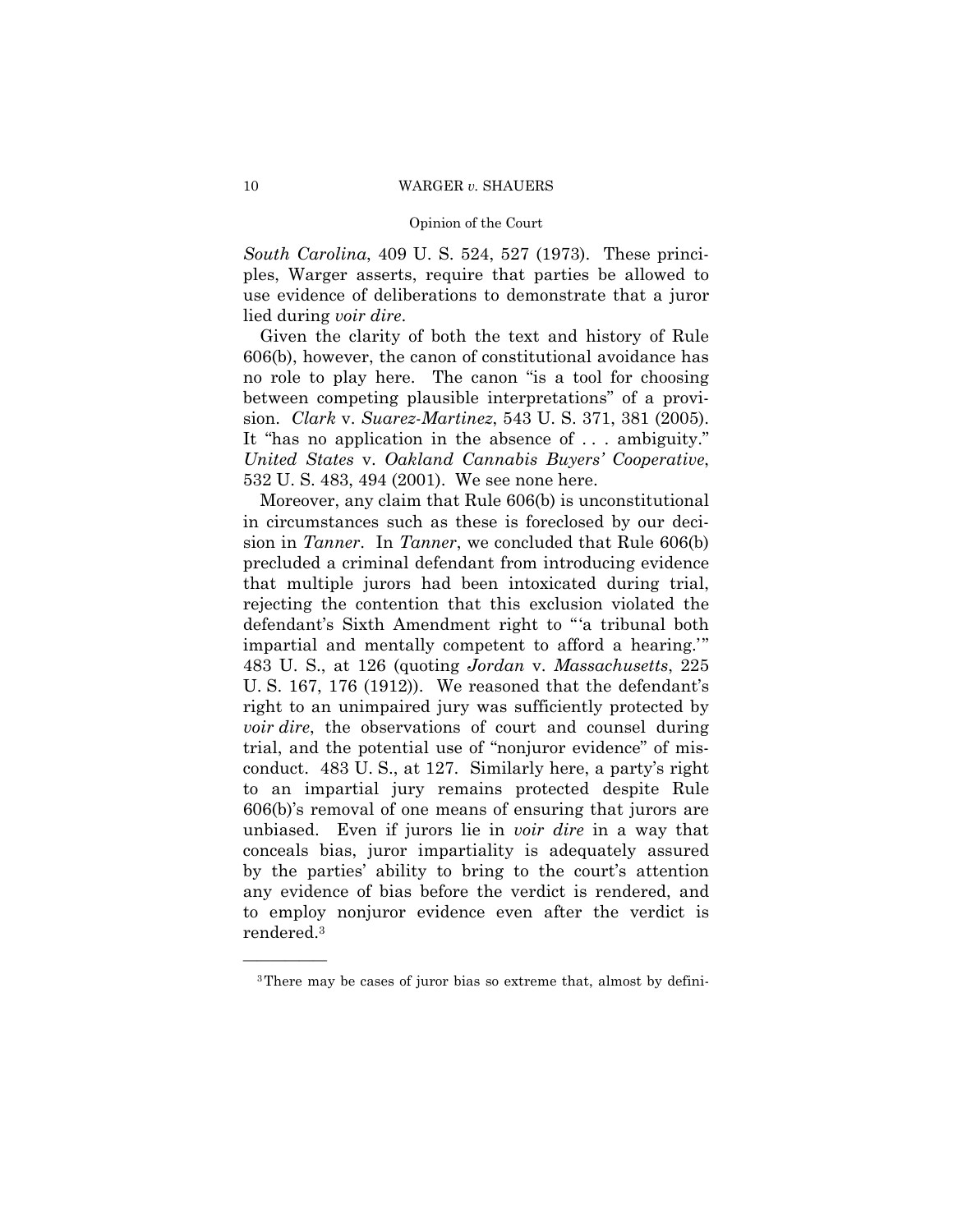#### IV

We further hold, consonant with the Eighth Circuit, that the affidavit Warger sought to introduce was not admissible under Rule 606(b)(2)(A)'s exception for evidence as to whether "extraneous prejudicial information was improperly brought to the jury's attention."

Generally speaking, information is deemed "extraneous" if it derives from a source "external" to the jury. See *Tanner*, 483 U. S., at 117. "External" matters include publicity and information related specifically to the case the jurors are meant to decide, while "internal" matters include the general body of experiences that jurors are understood to bring with them to the jury room. See *id.,*  at 117–119; 27 C. Wright & V. Gold, Federal Practice and Procedure: Evidence §6075, pp. 520–521 (2d ed. 2007). Here, the excluded affidavit falls on the "internal" side of the line: Whipple's daughter's accident may well have informed her general views about negligence liability for car crashes, but it did not provide either her or the rest of the jury with any specific knowledge regarding Shauers' collision with Warger.

Indeed, Warger does not argue that Whipple's statements related to "extraneous" information in this sense. Instead, he contends that because Whipple would have been disqualified from the jury had she disclosed her daughter's accident, *any* information she shared with the other jurors was extraneous.

We cannot agree that whenever a juror should have been excluded from the jury, anything that juror says is necessarily "extraneous" within the meaning of Rule  $606(b)(2)(A)$ . Were that correct, parties would find it quite

tion, the jury trial right has been abridged. If and when such a case arises, the Court can consider whether the usual safeguards are or are not sufficient to protect the integrity of the process. We need not consider the question, however, for those facts are not presented here.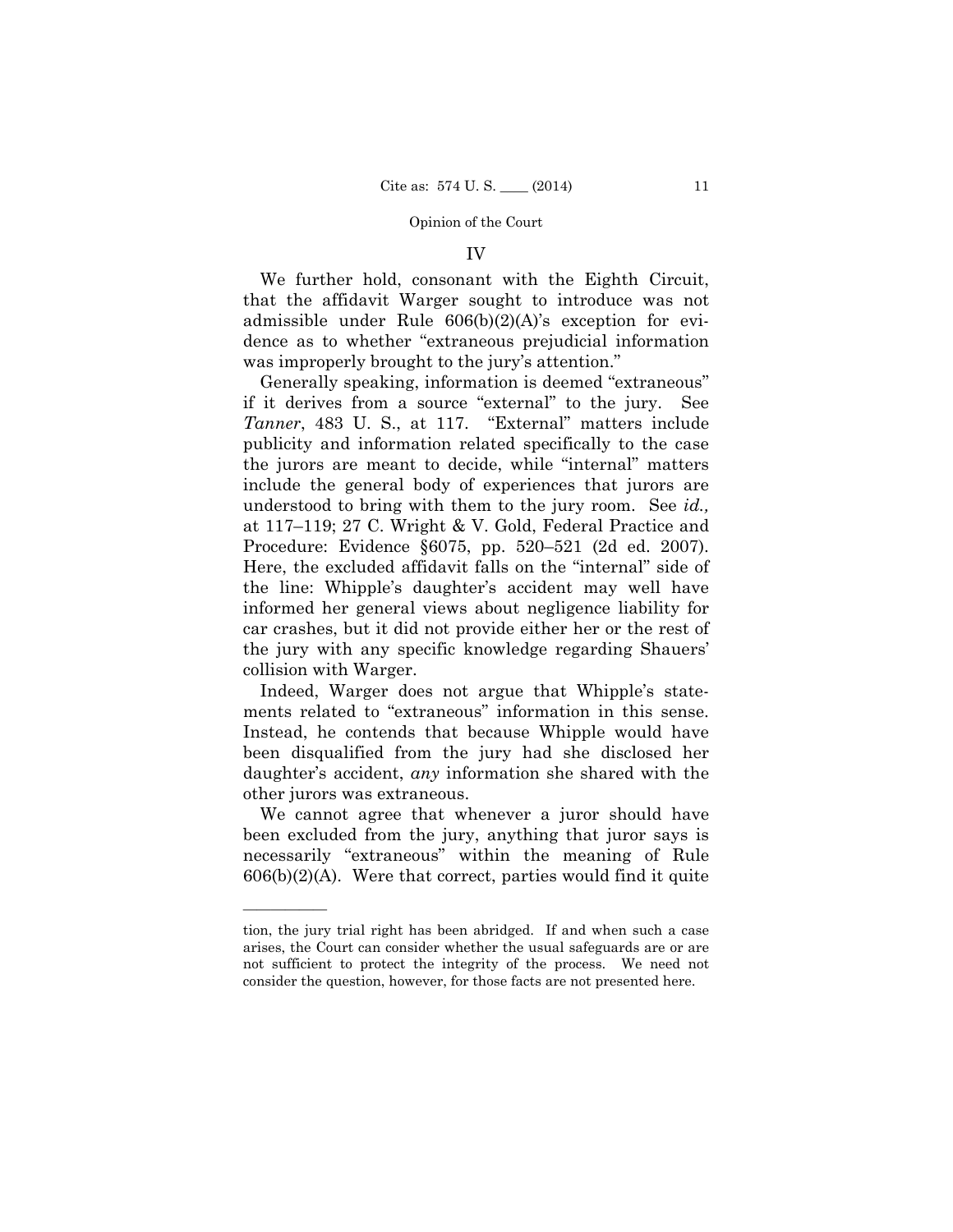#### Opinion of the Court

easy to avoid Rule 606(b)'s limitations. As discussed above, Congress adopted the restrictive version of the antiimpeachment rule, one that common-law courts had concluded precludes parties from using deliberations evidence to prove juror dishonesty during *voir dire*. But if Warger's understanding of the "extraneous" information exception were accepted, then any time a party could use such evidence to show that a juror's "correct response [during *voir dire*] would have provided a valid basis for a challenge"—a prerequisite for relief under *McDonough*, 464 U. S., at 556—all evidence of what that juror said during deliberations would be admissible. The "extraneous" information exception would swallow much of the rest of Rule 606(b).

Even if such a result were not precluded by Congress' apparent intent to adopt the restrictive federal approach, it is foreclosed by *Tanner*, which relied upon the doctrine that "treat[s] allegations of the physical or mental incompetence of a juror as 'internal' rather than 'external' matters." 483 U. S., at 118. *Tanner* cited, in particular, cases holding that evidence of jurors' insanity, inability to understand English, and hearing impairments are all "internal" matters subject to exclusion under Rule 606(b). *Id.*, at 119. Were we to follow Warger's understanding of the "extraneous information" exception, all these cases, including *Tanner*, would have been wrongly decided: If the jurors were not able to serve on the jury in the first place, or should have been dismissed for their misconduct during the trial, then what they said or did during deliberations would necessarily be "extraneous" and admissible. *Tanner*'s implicit rejection of this view easily extends from the sort of juror incompetence considered in that case to the alleged bias considered here. Whether a juror would have been struck from the jury because of incompetence or bias, the mere fact that a juror would have been struck does not make admissible evidence regarding that juror's conduct